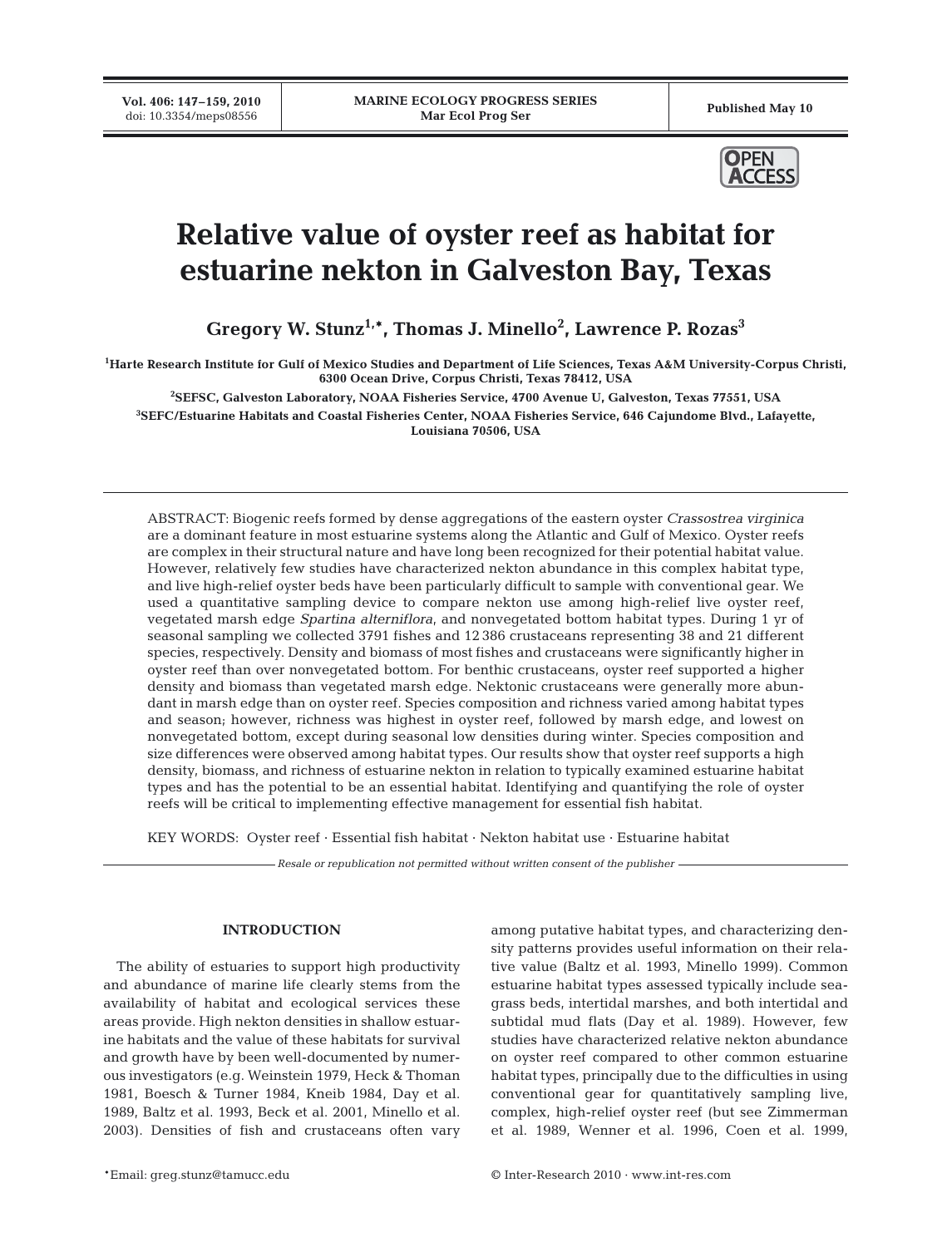Minello 1999, Stunz et al. 2002a, Peterson et al. 2003, Coen et al. 2007). Thus, most work on estuarine nekton habitat use has contrasted nonvegetated bottom with vegetated areas such as subtidal seagrass meadows (see reviews by Orth et al. 1984, Pollard 1984, Minello 1999) or salt marshes (Zimmerman et al. 1984, Baltz et al. 1993, Rozas & Zimmerman 2000).

The complexity that makes oyster reef difficult to sample also may be the characteristic making this a valuable estuarine habitat type. The typical 3-dimensional structure provided by a live oyster complex has often been compared to that in coral reefs (Harding & Mann 1999, Tolley & Volety 2005). For example, this complexity can provide a spawning substrate for a variety of nekton (Runyan 1961, Breitburg et al. 1999) or a refuge from predation. Several experimental studies have documented that nekton preferentially select oyster reef over other common estuarine habitat types (Posey et al. 1999, Stunz et al. 2001), often resulting in lower mortality rates (Stunz et al. 2002a, Grabowski 2004) or influencing benthic trophic cascades (Grabowski et al. 2008). Additionally, reefs provide a food source for a variety of marine life (Harding & Mann 2001, Grabowski 2004) leading to rapid growth and increased survivorship (Sogard 1997, Stunz et al. 2002b, Shervette & Gelwick 2007). However, it is still unclear whether oyster reefs actually support high densities of nekton relative to other potential habitat types.

A variety of approaches have been used with different gear in attempts to quantify nekton use of oyster reef over the last 2 decades (see review by Coen & Grizzle 2007). Many studies have successfully collected nekton on oyster reef but have focused only on particular species, in part because of sampling constraints from gear limitations (Micheli & Peterson 1999, Meyer & Townsend 2000). For example, gill nets, suction dredges, traps, SCUBA, and trawls (Mann & Harding 1997, Lenihan et al. 1998, Mann & Harding 1998, Harding & Mann 2001, Lenihan et al. 2001, Grabowski et al. 2005) have all been used with some caveats regarding gear biases (Rozas & Minello 1997). Alternatively, others have used proxies to represent oyster reef and sampled trays of oysters (Lehnert & Allen 2002, Plunket & La Peyre 2005, Rodney & Paynter 2006), unconsolidated oyster shell (Stunz et al. 2002a, Shervette & Gelwick 2008), or the nonvegetated bottom adjacent to a reef (Glancy et al. 2003). Perhaps the most successful quantification of nekton over oyster reef has been achieved using intertidal lift nets (Wenner et al. 1996, Tolley & Volety 2005). Lift nets that depend upon a receding tide are effective in areas with predictable tides, but are ineffective in many areas such as subtidal reefs or where tides are unpredictable because meteorological events dominate astronomical tides, e.g. the Gulf Coast of the United States (Rozas 1995). Zimmerman et al. (1989) used a drop sampler on oyster reef in Galveston Bay, Texas, but only during winter and summer, and the efficiency of the gear was not assessed. Thus, making accurate and comparative density estimates of the nekton community on oyster reef in relation to other estuarine habitat types will continue to be problematic until a gear is developed that is effective both in oyster reef and other major habitat types.

A lack of data on nekton using oyster reef, especially in relation to other estuarine habitat types, has prevented estuarine ecologists and resource managers from developing a better understanding of the habitat role oyster reefs play in estuarine systems. Thus, the goal of the present study was to simultaneously compare nekton habitat value among high-relief live oyster reefs, vegetated marsh edge, and nonvegetated bottom. Our approach included the construction of multiple experimental oyster reef plots, and we used a highly efficient drop sampler to compare nekton densities on these plots with adjacent putative habitat types seasonally over 1 yr.

## **MATERIALS AND METHODS**

**Study site and design.** The present study was conducted in West Galveston Bay on the upper Texas coast, USA (Fig. 1). West Bay is a barrier-built estuary that is mesohaline to euhaline with 2 major inlets (Bolivar Roads and San Luis Pass) that connect the estuary to the Gulf of Mexico. The tides are mixed and primarily diurnal with a mean daily range of 0.3 m (Galveston Pier 21, National Ocean Service, National Oceanic and Atmospheric Administration [NOAA]). *Spartina alterniflora* is the dominant intertidal emergent marsh and remains flooded about 78% of the year, with higher flooding durations during the fall and spring (Minello & Webb 1997). Other major habitat types include oyster reefs *Crassostrea virginica*, which cover 10 800 ha, or about 10%, of the Galveston Bay bottom (Powell et al. 1995), and sandy or muddy nonvegetated bottom. Our study area at Gang's Bayou on Galveston Island is a location where fragmented salt marsh, oyster reefs, and shallow open water are all in close proximity (Fig. 1). Our sample sites included marsh edge (ME), oyster reef (OYS) plots, and shallow nonvegetated bottom (SNB) in open water.

During an exceptionally low tide in January 2000, when an entire reef complex was exposed, we created 50 replicate OYS plots in the study area. Each reef plot consisted of 57 l of live oysters spread over a circular area 0.8 m in diameter. The plots were created by moving live oysters from the reef to create a patch (~20 to 30 cm high) over adjacent bare sand bottom within the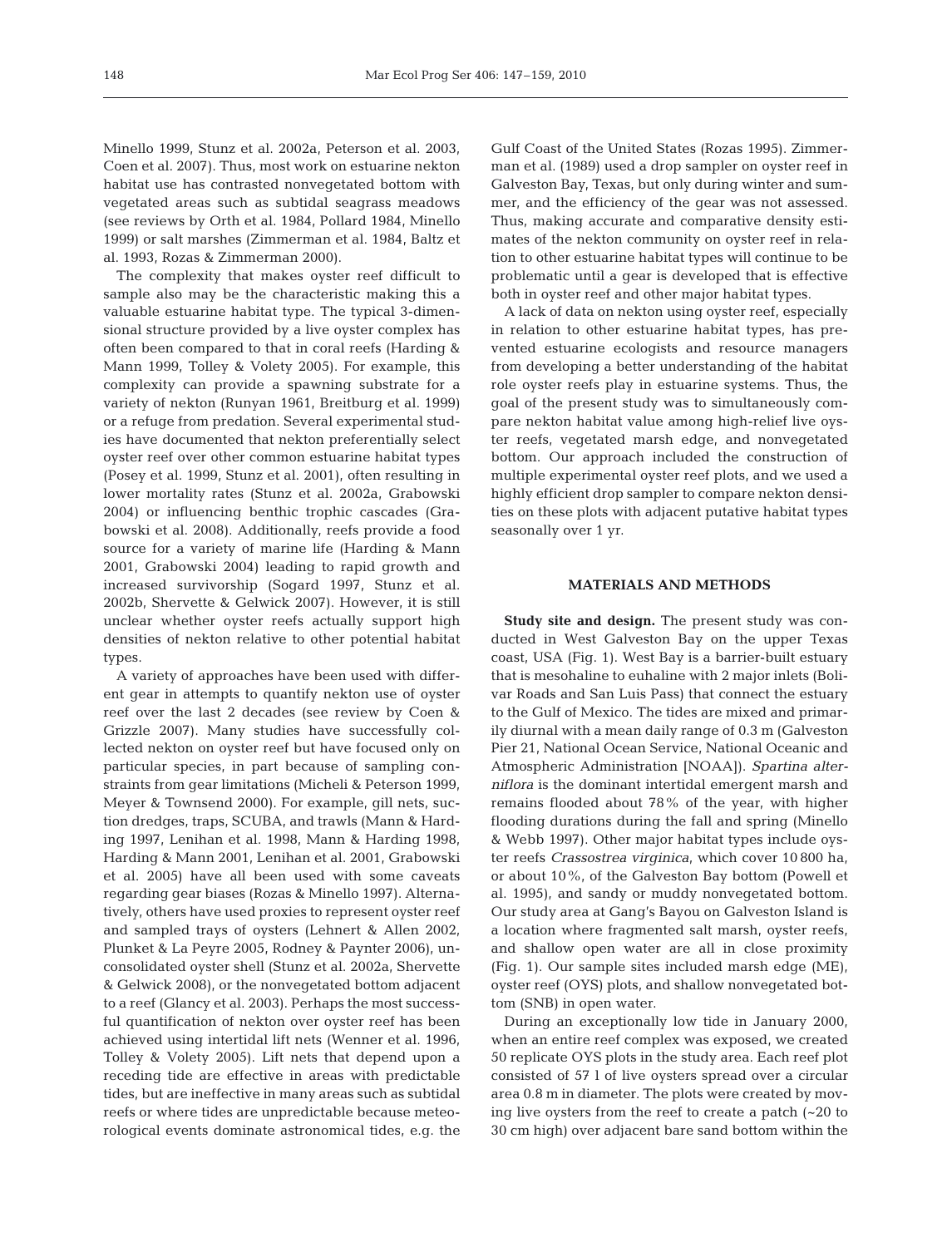

Fig. 1. General sampling locations (November 2000 only) and spatial arrangment at Gang's Bayou in West Galveston Bay, Texas, USA. Refer to Table 1 for sample size (n) of other seasons sampled. ( $\bullet$ ): Oyster reef (OYS); ( $\blacktriangle$ ): Marsh edge (ME); ( $\Box$ ): Shallow nonvegetated bottom <10 m from the marsh shoreline (SNB Near); and ( $\blacksquare$ ): Shallow nonvegetated bottom >10 m from the marsh shoreline (SNB Far)

overall OYS complex. The center of each plot was marked using a stake visible above the water line. The reef plots were left undisturbed for a minimum of 5 mo before sampling. We also selected corresponding ME sites and SNB areas (Fig. 1). The ME interface is the ecotonal zone between open water and the emergent vegetation, *Spartina alterniflora* (Zimmerman et al. 1984, Baltz et al. 1993), and our ME samples were in the vegetation within  $~1~$ m of the edge. Our SNB sites were further subdivided into SNB Near (<10 m from ME) and SNB Far  $(≥10$  m from ME); all SNB sites were >10 m from OYS.

In each of 4 seasons during 2000–2001 (spring: May 15–16, 2000; summer: August 14–15, 2000; fall: November 6–7, 2000; and winter: February 12–13, 2001), we used  $2.6$  m<sup>2</sup> drop enclosure samplers (Zimmerman et al. 1984) to estimate densities of nekton on 4 habitat types; OYS, ME, and SNB (both SNB Near and SNB Far). Our objective was to collect 10 samples from each habitat type during each season, but low water prevented the collection of some ME samples during winter (Table 1). Specific oyster plots were selected randomly for sampling each season, and other habitat types were chosen using random numbers and a grid placed over an aerial photograph. No plot or other site was sampled more than once during the study. Two boats and crews of at least 3 persons each were used simultaneously to collect these samples. The order was occasionally modified to avoid disturbing nearby sampling locations.

To collect samples, the cylindrical sampler was suspended from a boom mounted on a shallow draft boat. We pushed the boat from the stern to minimize disturbance and dropped the cylinder rapidly to enclose the

Table 1. Habitat types examined in this study and the sample size (n) by season. OYS: oyster reef mounds; ME: marsh edge emergent vegetation within 1 m of the shoreline; SNB Near: shallow nonvegetated bottom <10 m from the marsh shoreline; SNB Far: Shallow nonvegetated bottom >10 m from the marsh shoreline

| Habitat category |    |    | Sample size $(n)$ –<br>Spring Summer Fall Winter Total |    |      |  |  |  |
|------------------|----|----|--------------------------------------------------------|----|------|--|--|--|
| <b>OYS</b>       | 10 | 10 | 10                                                     | 10 | 40   |  |  |  |
| МE               | 10 | 11 | 10                                                     | 6  | 37   |  |  |  |
| <b>SNB</b> Near  | 9  | 10 | 10                                                     | 10 | 39   |  |  |  |
| <b>SNB</b> Far   | 12 | 9  | 10                                                     | 11 | 42   |  |  |  |
| <b>Total</b>     | 41 | 40 | 40                                                     | 37 | 1.58 |  |  |  |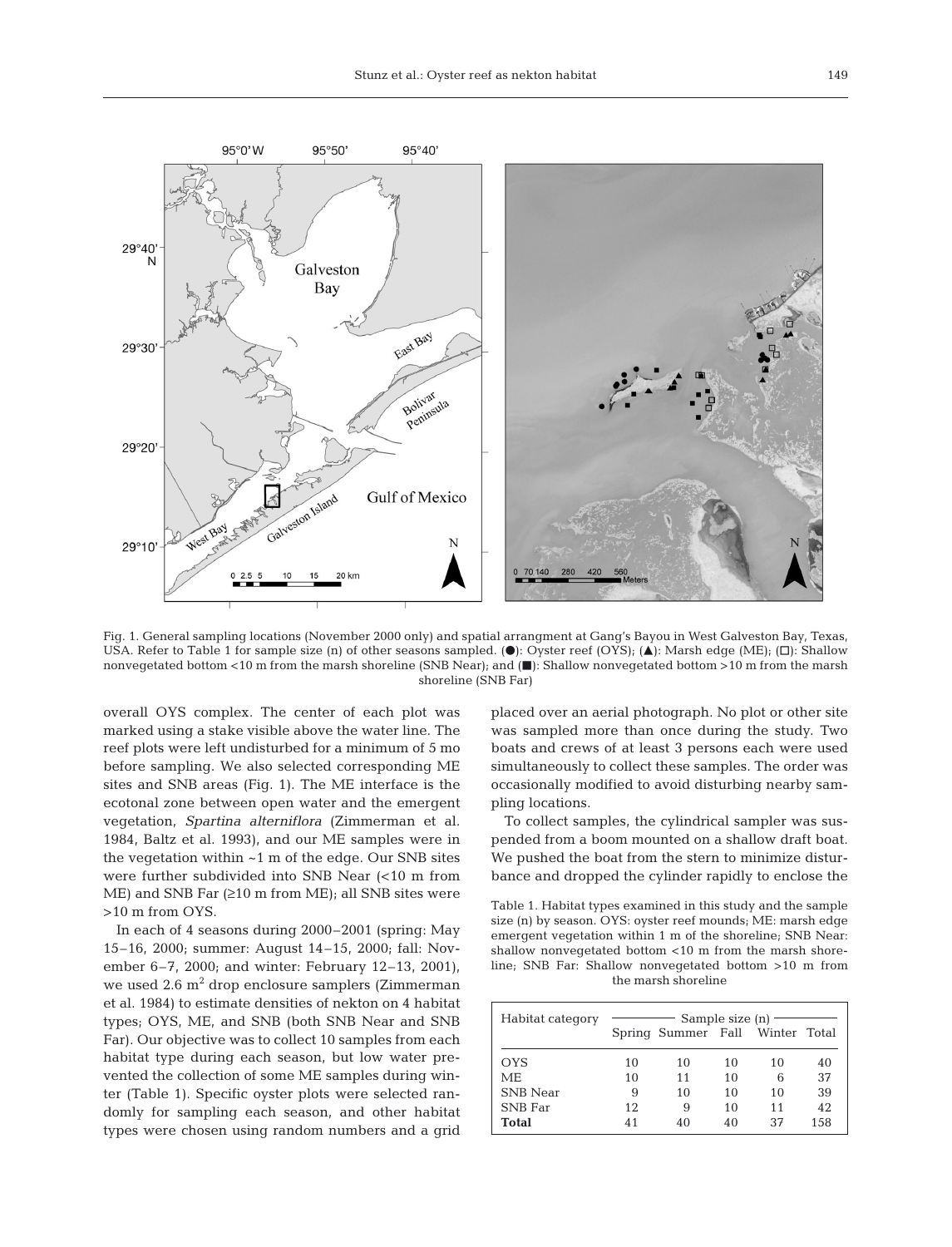sampling area. Immediately after deployment, we measured water temperature, dissolved oxygen, salinity, and turbidity as described by Minello & Zimmerman (1992). Water depth was determined using a meter stick at each sample site and averaging 5 measurements; depth was measured from the surrounding sediment and not from the top of the OYS. For the SNB samples, we measured the distance from the center of the sampler to the nearest ME. As necessary at ME sites, stems of emergent vegetation were clipped at the ground level to facilitate collection of animals. To efficiently remove animals from the oyster plots, all oysters were removed after the sampler enclosed the plot, and this material was carefully washed and searched for crabs and cryptic fishes hiding within the oyster clumps. The enclosed area was then swept with dip nets and drained by pumping water out through a 1 mm mesh net. Any remaining animals were removed by hand. Samples were stored in formalin for identification and enumeration in the laboratory, where they were separated from detritus, shell hash, and plant parts and identified to the lowest feasible taxon. We used the nomenclature of Perez Farfante & Kensley (1989) for penaeid shrimps and identified species using the protocol described in Rozas & Minello (1998). Total length (TL) of fishes and shrimps and carapace width of crabs were measured to the nearest mm. If more than 20 individuals were caught for each species or group, the largest and smallest and 20 other random individuals were measured. Individuals of a species in each sample were pooled to determine biomass (wet wt) to the nearest 0.1 g. Species richness was defined as the number of species identified in a sample.

**Catch efficiency study.** Drop samplers efficiently sample shallow marsh habitat and have been used previously to sample nekton in a variety of estuarine habitats (Rozas & Minello 1997), including oyster reef (Zimmerman et al. 1989). The efficacy of this gear

for sampling oyster reef, however, has not been demonstrated. Therefore, we tested the efficiency of recovering nekton from the drop sampler during May 2001 using extra OYS plots. In each of 10 drop samples on oyster reef, we stocked brown shrimp *Farfantepenaeus aztecus*, spot *Leiostomus xanthurus*, killifish *Cyprinodon variegates*, and pinfish *Lagodon rhomboides* (10 individuals of each species) that had been marked by fin clips. After nekton were held in the sampler for approximately 1 hr, the enclosure was sampled as described above. We calculated the mean percent recovery for each species.

**Statistical design.** We tested for differences in fish and decapod crustacean densities and biomass among habitat types with ANOVA using the general linear model procedure in SAS 9.1 ( $\alpha$  = 0.05). To assess catch efficiency, we used a 1-way ANOVA to assess differences in recovery rates among the 4 species. For each season, we used a 1-way ANOVA to test the main effect of habitat type (OYS, ME, SNB Near, and SNB Far) for environmental data and abundant nekton. Although we set our significance level at 0.05, we also calculated adjusted  $\alpha$  levels for the habitat effect for each species using the sequential Bonferroni method described by Rice (1989) to buffer against error from testing a hypothesis on several species or environmental variables. We used *a priori* contrasts to test for significant differences in nekton densities and environmental variables between OYS and ME, OYS and SNB, and SNB Near and SNB Far (for an example, see Table 2). Before analyses, all observations were converted to number of nekton  $m^{-2}$ , and a  $log_{10}(x + 1)$ transformation was used on these density data to ensure homogeneity of variance and normality of the residuals.

We tested for differences in density among habitats for selected economically and ecologically important species during their peak recruitment season. We calculated mean densities and sizes for red drum *Sciaenops ocellatus* from November 2000 samples (Holt et al. 1983); pinfish from May 2000 and February 2001 samples (Levin et al. 1997, Pattillo et al. 1997); blue crab from all sampling dates (Pile et al. 1996, Blackmon & Eggleston 2001); brown shrimp from May, August, and November 2000 samples; and white shrimp *Litopenaeus setiferus* from August and November 2000 samples (Pattillo et al. 1997). A small number of penaeid shrimp (~130 total) were damaged during the collection process, and only carapace length (CL) could be measured. We estimated TL for these speci-

Table 2. Analysis of variance table for comparing 4 habitat types including OYS, ME, and SNB Near and SNB Far (see Table 1 for abbreviations). The model tests for the main effect of habitat type, and *a priori* contrasts compare specific habitat types. The dependent variable used in this example is the  $log_{10}(x + 1)$  transformation of total macrofauna density (sum of total fishes and crustaceans) for May samples

| Source                     | df | SS     | MS.    | $F$ value | p                  |
|----------------------------|----|--------|--------|-----------|--------------------|
| Habitat type<br>Contrasts  | З  | 14.665 | 4.888  |           | $31.561 \le 0.001$ |
| OYS vs. ME                 |    | 3.025  | 3.025  |           | $19.531 \le 0.001$ |
| OYS vs. SNB Near + SNB Far | 1  | 14.054 | 14.054 |           | $90.741 \le 0.001$ |
| SNB Near vs. SNB Far       | 1  | 0.053  | 0.053  | 0.341     | 0.563              |
| Residual error             | 37 | 5.731  | 0.155  |           |                    |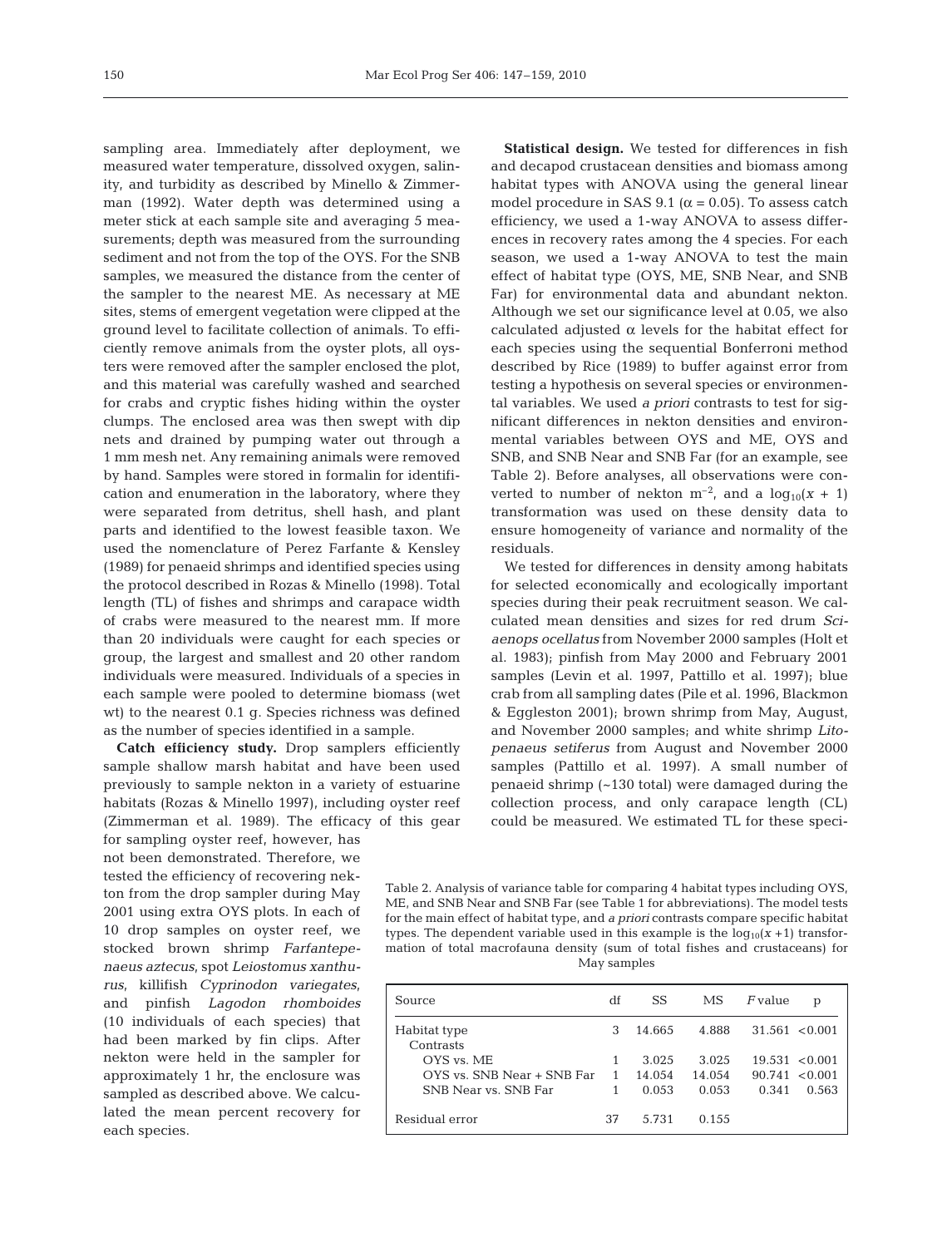mens using conversion equations (white shrimp: 2 to 18 mm CL, TL =  $-0.53 + 5.06 \times$  CL, R<sup>2</sup> = 0.99; brown shrimp: 1.8 to 18 mm CL, TL =  $0.28 + 4.5 \times$  CL, R<sup>2</sup> = 0.98). A 1-way ANOVA (with a seasonal blocking variable where appropriate) was used to compare species mean densities, biomass, and sizes by habitat type during their peak recruitment. Mean differences among habitats for each species were further tested using Tukey's HSD ( $\alpha$  = 0.05; Day & Quinn 1989). For this analysis we compared only 3 habitats: OYS, ME, and SNB (SNB Near and SNB Far combined). Finally, we assessed differences in species richness by habitat type seasonally using a 1-way ANOVA with Tukey's HSD.

## **RESULTS**

### **Physical variables**

We found seasonal differences in physical characteristics of the habitat types. Water depth was the most variable factor and was significantly lower in ME (p < 0.001) than both OYS and SNB (Near and Far) over all sampling events (Table 3). Spring (May) water temperature and salinity differed among habitats with lower water temperatures in SNB (Near and Far) as compared to OYS ( $p = 0.042$ ). OYS had significantly lower salinity than SNB ( $p < 0.001$ ; Near and Far) and ME  $(p = 0.019)$ . The only other differences among environ-

Table 3. Comparison of environmental characteristics among habitat types by seasons. Mean (±SE) are given for variables measured in each habitat type that we sampled seasonally from May 2000 through February 2001. Refer to Table 1 for sample size of each mean and abbreviations. Resulting p-values are given for ANOVA analyses used to compare all habitat types (habitat effect) and 3 *a priori* contrasts testing different habitat combinations. \*ANOVA probability value was significant at the 5% level

| Habitat<br>ANOVA p-values | Temperature $(^{\circ}C)$ | Salinity        | Depth (cm)      | Dissolved<br>oxygen $(mg l^{-1})$ | Turbidity (FTU) |
|---------------------------|---------------------------|-----------------|-----------------|-----------------------------------|-----------------|
| <b>May 2000</b>           |                           |                 |                 |                                   |                 |
| <b>OYS</b>                | $27.1 \pm 0.38$           | $30.4 \pm 0.16$ | $56.7 \pm 1.01$ | $6.4 \pm 0.22$                    | $19.4 \pm 7.01$ |
| <b>ME</b>                 | $27.2 \pm 0.63$           | $31.4 \pm 0.27$ | $17.5 \pm 1.57$ | $5.7 \pm 0.31$                    | $20.8 \pm 6.06$ |
| <b>SNB Near</b>           | $25.3 \pm 0.12$           | $34.1 \pm 0.11$ | $55.8 \pm 3.01$ | $5.8 \pm 0.08$                    | $16.4 \pm 1.83$ |
| <b>SNB</b> Far            | $26.5 \pm 0.46$           | $31.4 \pm 0.40$ | $61.8 \pm 2.09$ | $6.3 \pm 0.17$                    | $11.1 \pm 1.77$ |
| Habitat effect            | $0.027*$                  | $< 0.001*$      | $0.001*$        | 0.067                             | 0.444           |
| OYS vs. ME                | 0.829                     | 0.019           | < 0.001         |                                   |                 |
| OYS vs. SNB               | 0.042                     | < 0.001         | 0.402           |                                   |                 |
| SNB Near vs. SNB Far      | 0.064                     | < 0.001         | 0.041           |                                   |                 |
| August 2000               |                           |                 |                 |                                   |                 |
| <b>OYS</b>                | $31.2 \pm 0.42$           | $37.4 \pm 0.48$ | $50.3 \pm 3.52$ | $5.8 \pm 0.32$                    | $15.7 \pm 1.97$ |
| <b>ME</b>                 | $31.2 \pm 0.60$           | $37.9 \pm 0.50$ | $16.5 \pm 2.96$ | $6.8 \pm 0.44$                    | $19.8 \pm 3.41$ |
| <b>SNB</b> Near           | $31.7 \pm 0.51$           | $38.1 \pm 0.43$ | $40.9 \pm 2.95$ | $6.9 \pm 0.29$                    | $16.0 \pm 1.69$ |
| <b>SNB</b> Far            | $31.3 \pm 0.47$           | $38.6 \pm 0.60$ | $65.2 \pm 3.12$ | $6.5 \pm 0.40$                    | $16.2 \pm 1.75$ |
| Habitat effect            | 0.906                     | 0.466           | $< 0.001*$      | 0.162                             | 0.568           |
| OYS vs. ME                |                           |                 | < 0.001         |                                   |                 |
| OYS vs. SNB               |                           |                 | 0.477           |                                   |                 |
| SNB Near vs. SNB Far      |                           |                 | < 0.001         |                                   |                 |
| November 2000             |                           |                 |                 |                                   |                 |
| <b>OYS</b>                | $22.9 \pm 0.60$           | $30.3 \pm 0.34$ | $65.0 \pm 3.33$ | $7.1 \pm 0.12$                    | $24.5 \pm 1.99$ |
| ME                        | $22.4 \pm 0.69$           | $30.3 \pm 0.37$ | $24.7 \pm 2.85$ | $6.7 \pm 0.18$                    | $16.7 \pm 2.46$ |
| <b>SNB</b> Near           | $22.4 \pm 0.47$           | $30.6 \pm 3.71$ | $59.2 \pm 1.96$ | $6.8 \pm 0.19$                    | $15.9 \pm 2.77$ |
| <b>SNB</b> Far            | $21.5 \pm 0.45$           | $30.6 \pm 0.22$ | $67.9 \pm 2.05$ | $7.1 \pm 0.10$                    | $19.1 \pm 1.26$ |
| Habitat effect            | 0.370                     | 0.842           | $< 0.001*$      | 0.082                             | $0.038*$        |
| OYS vs. ME                |                           |                 | < 0.001         |                                   | 0.016           |
| OYS vs. SNB               |                           |                 | 0.644           |                                   | 0.014           |
| SNB Near vs. SNB Far      |                           |                 | 0.024           |                                   | 0.311           |
| February 2001             |                           |                 |                 |                                   |                 |
| <b>OYS</b>                | $16.9 \pm 0.18$           | $20.1 \pm 0.10$ | $41.9 \pm 2.62$ | $8.8 \pm 0.23$                    | $3.2 \pm 0.43$  |
| <b>ME</b>                 | $13.7 \pm 0.15$           | $20.3 \pm 0.21$ | $15.6 \pm 1.12$ | $9.3 \pm 0.07$                    | $6.9 \pm 0.96$  |
| <b>SNB</b> Near           | $12.9 \pm 0.05$           | $20.3 \pm 0.15$ | $31.8 \pm 2.51$ | $9.3 \pm 0.25$                    | $5.6 \pm 0.96$  |
| <b>SNB</b> Far            | $13.0 \pm 0.05$           | $20.5 \pm 0.16$ | $46.1 \pm 4.22$ | $9.4 \pm 0.15$                    | $4.5 \pm 0.77$  |
| Habitat effect            | $< 0.001*$                | 0.387           | $0.001*$        | 0.242                             | $0.028*$        |
| OYS vs. ME                | < 0.001                   |                 | < 0.001         |                                   | 0.006           |
| OYS vs. SNB               | < 0.001                   |                 | 0.432           |                                   | 0.049           |
| SNB Near vs. SNB Far      | 0.729                     |                 | 0.002           |                                   | 0.295           |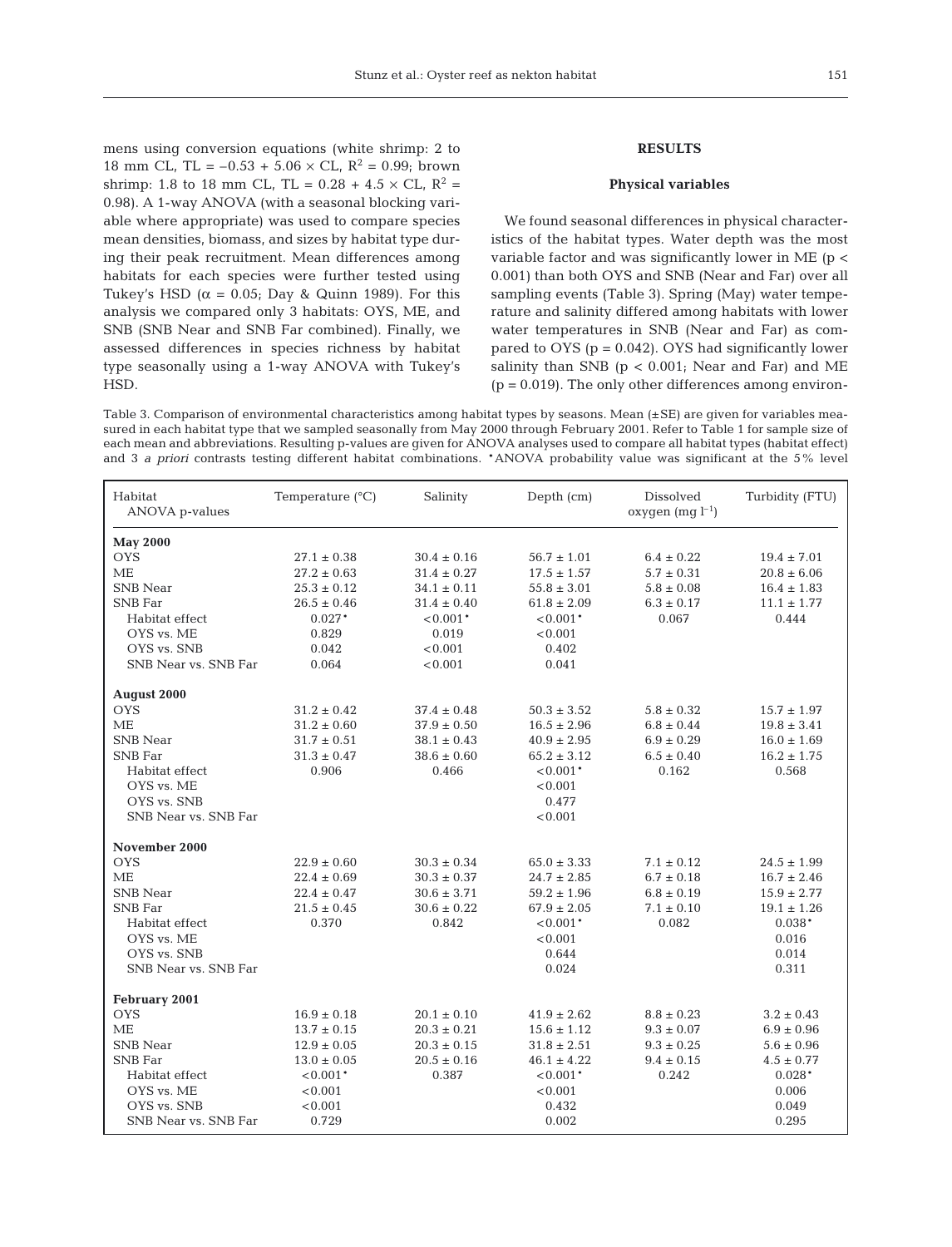mental conditions were in winter samples (February), when water temperature and turbidity varied among habitats. Water temperature was significantly higher in OYS than in both ME ( $p < 0.001$ ) and SNB ( $p < 0.001$ ; Near and Far). However, OYS had the lowest turbidity when compared to ME  $(p = 0.006)$  and SNB  $(p = 0.049)$ ; Near and Far) (Table 3).

### **Nekton density and biomass**

We collected a total of 16 177 organisms with a biomass of 7.76 kg representing 38 fish and 21 decapod crustacean species throughout the study period. The drop sampler performed efficiently in OYS, and our recovery rate was high. The mean recovery rate was >96% for each species stocked, and no difference was detected in the recovery rates among species (ANOVA;  $F = 0.63$ ; df = 3,36; p = 0.459). This nekton recovery rate was similar to that for drop samples in marsh and on nonvegetated bottom (Zimmerman et al 1984, Rozas & Minello 1997, Stunz et al. 2002a) supporting the validity of using drop samplers for these habitat comparisons.

Nekton abundance peaked in spring, when we collected a total of 5999 organisms (29 fish and 18 decapod crustacean species) and a total biomass of 3.55 kg wet wt. Fewer organisms (3233) and lower biomass (1.80 kg), representing 31 species of fish and 18 species of decapod crustaceans, were collected in summer (August). We collected 4391 organisms (21 fish and 24 decapod crustacean species) and a biomass of 1.91 kg in the fall (November). The fewest number of nekton (2771 organisms) and the lowest biomass (0.50 kg) were collected in winter. The fewest species were also collected in winter, representing only 17 fish and 11 decapod crustacean species. Decapod crustaceans outnumbered fishes in all seasons and represented 85, 78, 83, and 52% of the total animals we collected in spring, summer, fall, and winter, respectively. Decapod crustaceans also dominated the seasonal biomass in spring (72%), summer (57%), fall (64%), and winter (68%). Pinfish, spot, naked goby *Gobiosoma bosc*, and bay anchovy *Anchoa mitchilli* were the most abundant fishes. The most abundant nektonic crustaceans were grass shrimp *Palaeomonetes* spp. and blue crab *Callinectes sapidus*, while the most abundant benthic crustaceans were green porcelain crab *Petrolisthes armatus* and snapping shrimp *Alpheus heterochaelis* (Table 4).

When we compared animal densities among all habitat types, relatively low densities occurred over SNB, thus data from SNB Near and SNB Far samples were combined for some analyses. Generally, highest densities of fishes occurred on intertidal OYS, and highest densities of decapod crustaceans occurred on OYS or in ME. Fish density was much greater on OYS during all seasons, especially in spring and summer, when densities were approximately 6× higher than in ME and SNB. Fish densities were more similar in fall, although still highest on OYS. The only exception was in winter when there was also a high number of fishes found over SNB (Fig. 2a). Decapod crustacean density patterns were similar, with the highest densities occurring on OYS in spring, summer, and winter, except in fall, when ME contained the highest densities of crustaceans (Fig. 2b).

In spring, the dominant fishes present (inland silverside, gulf toadfish, pinfish, and naked goby) were most abundant in structured habitats, with higher densities in OYS than in ME (see Table S1 in the supplement, available at [www.int-res.com/articles/](http://www.int-res.com/articles/suppl/m406p147_app.pdf) [suppl/m406p147\\_app.pdf\)](http://www.int-res.com/articles/suppl/m406p147_app.pdf). Bay anchovy had highest densities over SNB. All crustaceans had substantially higher densities in structured habitat (OYS and ME) compared with shallow open water, and nektonic crustaceans such as grass shrimp, brown shrimp, and blue crab had similar densities in OYS and ME, while green porcelain crab and snapping shrimp had highest densities in OYS. This pattern was similar in the summer, except that both white shrimp and brown shrimp had highest densities in ME compared with all other habitat types. In fall, Atlantic croaker were present in the samples with similar densities in OYS and SNB, while none occurred in ME. Mud crabs and snapping shrimp continued to have highest densities in OYS, but grass shrimp, blue crab, brown shrimp, white shrimp, and pink shrimp all had highest mean densities in ME habitat. During winter, fish densities were relatively low and similar among habitat types, except for high densities of pinfish in OYS (Table S1). Crustaceans also were less abundant during winter, but highest mean densities of most species present occurred in OYS.

Our analyses also showed that OYS and ME supported the highest biomass of fishes and crustaceans. The biomass of fishes was highest over OYS in spring and summer and in ME in fall and winter. The SNB also supported fairly high fish biomass in spring but rarely contributed in the other seasons (Fig. 2c). Crustacean biomass was greatest in OYS during spring, summer, and winter, followed by ME during the same seasons. In fall, crustacean biomass was highest in SNB, followed by OYS (Fig. 2d). In general, biomass patterns for these selected species closely tracked density patterns, and biomass values have been archived in Table S2 (in the supplement available at [www.int](http://www.int-res.com/articles/suppl/m406p147_app.pdf)[res.com/articles/suppl/m406p147\\_app.pdf\).](http://www.int-res.com/articles/suppl/m406p147_app.pdf)

For selected species of interest, we examined the density, biomass, and length patterns over periods of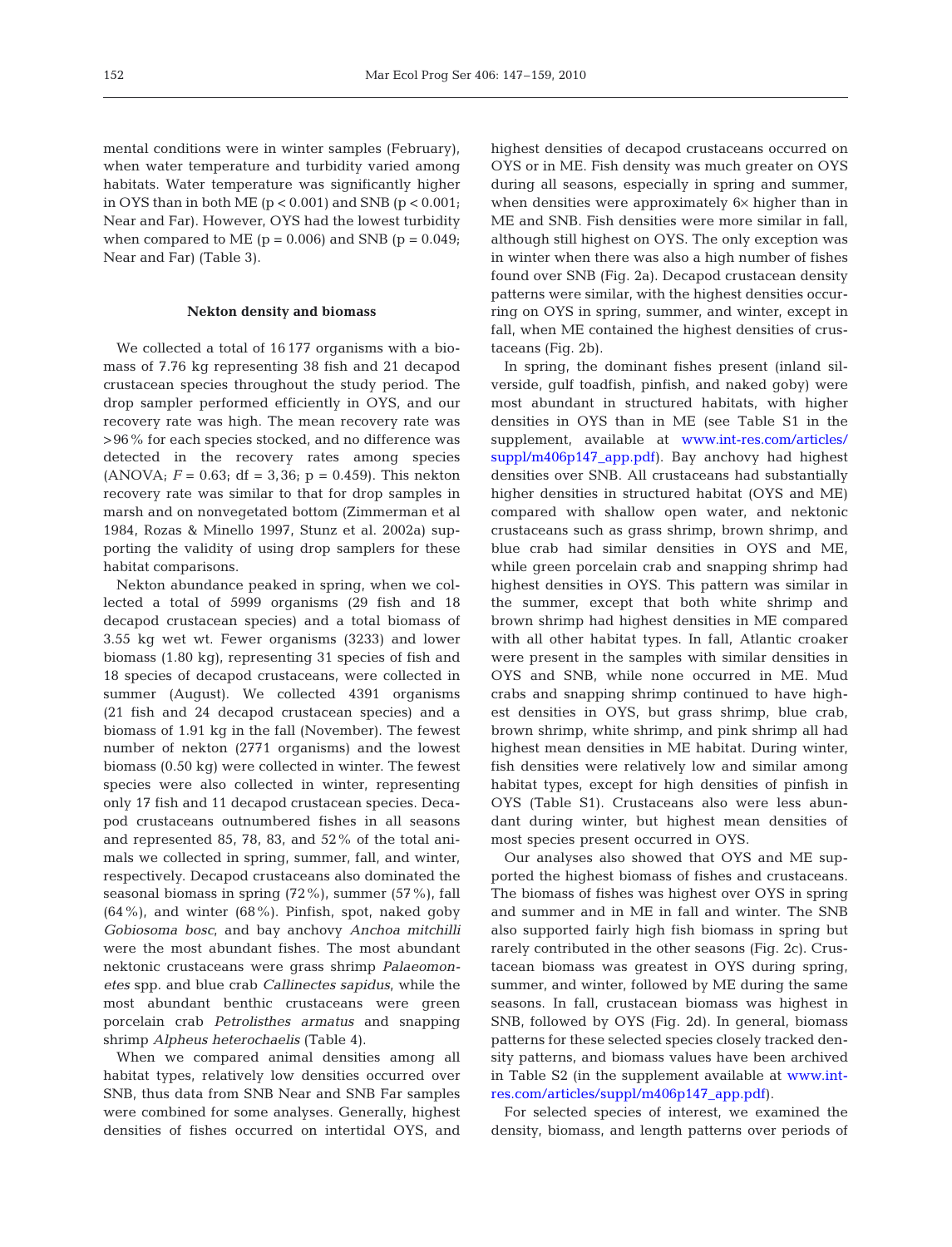Table 4. Overall mean densities (and 1 SE) as number  $m^{-2}$  of all collected fishes and crustaceans in 4 habitat types including OYS, ME, and SNB Near and SNB Far. Refer to Table 1 for sample size of each mean and abbreviations. The total number and relative abundance (rel. abun. = no. ind./total no. ind. collected  $\times$  100) are also given

| Common              | Scientific                               | Total | Rel.  | <b>OYS</b> |           | ME      |                   | <b>SNB</b> |               |          |        |
|---------------------|------------------------------------------|-------|-------|------------|-----------|---------|-------------------|------------|---------------|----------|--------|
| name                | name                                     | no.   | abun. | Mean       | <b>SE</b> | Mean SE |                   | Near       |               |          | Far    |
|                     |                                          |       | (% )  |            |           |         |                   | Mean       | SE            | Mean SE  |        |
| <b>Total fishes</b> |                                          | 3791  | 22.8  | 17.22      | (1.88)    | 4.02    | (0.69)            | 7.60       | $(1.60)$ 6.54 |          | (1.80) |
| Pinfish             | Lagodon rhomboides                       | 839   | 5.2   | 4.08       | (1.13)    | 0.52    | (0.18)            | 1.22       | (0.64)        | 2.21     | (1.41) |
| Spot                | Leiostomus xanthurus                     | 371   | 2.3   | 0.24       | (0.11)    | 0.20    | (0.12)            | 2.61       | (1.24)        | 0.57     | (0.22) |
| Naked goby          | Gobiosoma bosc                           | 366   | 2.3   | 3.43       | (0.71)    | 0.03    | (0.02)            | 0.02       | (0.01)        | 0.04     | (0.04) |
| Bay anchovy         | Anchoa mitchilli                         | 321   | 2.0   | 0.24       | (0.15)    | 0.00    | (0.00)            | 1.44       | (0.66)        | 1.37     | (0.47) |
| Darter goby         | Gobionellus boleosoma                    | 302   | 1.9   | 1.00       | (0.25)    | 1.43    | (0.44)            | 0.43       | (0.14)        | 0.15     | (0.06) |
| Gulf toadfish       | Opsanus beta                             | 286   | 1.8   | 2.73       | (1.02)    | 0.02    | (0.01)            | 0.00       | (0.00)        | 0.00     | (0.00) |
| Inland silverside   | Menidia beryllina                        | 269   | 1.7   | 1.75       | (1.08)    | 0.28    | (0.20)            | 0.51       | (0.26)        | 0.07     | (0.05) |
| Goby species        | Gobiidae unid.                           | 133   | 0.8   | 1.06       | (0.65)    | 0.01    | (0.01)            | 0.16       | (0.12)        | 0.05     | (0.03) |
| Atlantic croaker    | Micropogonias undulatus                  | 124   | 0.8   | 0.40       | (0.22)    | 0.01    | (0.01)            | 0.48       | (0.19)        | 0.29     | (0.10) |
| Sheepshead minnow   | Cyprinodon variegatus                    | 79    | 0.5   | 0.02       | (0.01)    | 0.30    | (0.09)            | 0.14       | (0.07)        | 0.31     | (0.27) |
| Clown goby          | Microgobius gulosus                      | 71    | 0.4   | 0.22       | (0.09)    | 0.02    | (0.02)            | 0.10       | (0.05)        | 0.33     | (0.10) |
| Longnose killifish  | Fundulus similis                         | 68    | 0.4   | 0.00       | (0.00)    | 0.15    | (0.07)            | 0.00       | (0.00)        | 0.49     | (0.49) |
|                     | Blackcheek tonguefish Symphurus plagiusa | 54    | 0.3   | 0.33       | (0.09)    | 0.03    | (0.02)            | 0.14       | (0.05)        | 0.03     | (0.02) |
| Gulf menhaden       | Brevoortia patronus                      | 43    | 0.3   | 0.01       | (0.01)    | 0.33    | (0.32)            | 0.04       | (0.04)        | 0.05     | (0.03) |
| Code goby           | Gobiosoma robustum                       | 41    | 0.3   | 0.14       | (0.07)    | 0.06    | (0.04)            | 0.02       | (0.02)        | 0.16     | (0.07) |
| Seatrout species    | Cynoscion sp.                            | 34    | 0.2   | 0.27       | (0.27)    | 0.01    | (0.01)            | 0.00       | (0.00)        | 0.05     | (0.05) |
| Skilletfish         | Gobiesox strumosus                       | 27    | 0.2   | 0.26       | (0.08)    | 0.00    | (0.00)            | 0.00       | (0.00)        | 0.00     | (0.00) |
| Sciaenidae species  | Sciaenidae unid.                         | 22    | 0.1   | 0.17       | (0.10)    | 0.01    | (0.01)            | 0.00       | (0.00)        | 0.03     | (0.02) |
| Bay whiff           | Citharichthys spilopterus                | 18    | 0.1   | 0.06       | (0.03)    | 0.02    | (0.02)            | 0.04       | (0.02)        | 0.05     | (0.02) |
| Pigfish             | Orthopristis chrysoptera                 | 15    | 0.1   | 0.12       | (0.05)    | 0.00    | (0.00)            | 0.01       | (0.01)        | 0.02     | (0.01) |
| Silver perch        | Bairdiella chrysoura                     | 14    | 0.1   | 0.10       | (0.06)    | 0.00    | (0.00)            | 0.04       | (0.03)        | 0.00     | (0.00) |
| Speckled eel worm   | Myrophis punctatus                       | 14    | 0.1   | 0.11       | (0.04)    | 0.02    | (0.02)            | 0.00       | (0.00)        | 0.01     | (0.01) |
| Sheepshead          | Archosargus probatocephalus              | 13    | 0.1   | 0.11       | (0.03)    |         | $0.02$ $(0.01)$   | 0.00       | (0.00)        | 0.00     | (0.00) |
| Striped mullet      | Mugil cephalus                           | 13    | 0.1   | 0.00       | (0.00)    | 0.00    | (0.00)            | 0.04       | (0.02)        | 0.08     | (0.06) |
| Red drum            | Sciaenops ocellatus                      | 13    | 0.1   | 0.00       | (0.00)    | 0.11    | (0.06)            | 0.01       | (0.01)        | 0.01     | (0.01) |
| Lined sole          | Achirus lineatus                         | 12    | 0.1   | 0.01       | (0.01)    | 0.07    | (0.03)            | 0.04       | (0.02)        | 0.00     | (0.00) |
| Spotted seatrout    | Cynoscion nebulosus                      | 12    | 0.1   | 0.01       | (0.01)    | 0.06    | (0.03)            | 0.04       | (0.02)        | 0.01     | (0.01) |
| Gulf killifish      | Fundulus grandis                         | 12    | 0.1   | 0.00       | (0.00)    | 0.12    | (0.04)            | 0.00       | (0.00)        | 0.00     | (0.00) |
| Southern flounder   | Paralichthys lethostigma                 | 11    | 0.1   | 0.04       | (0.02)    | 0.03    | (0.02)            | 0.00       | (0.00)        | 0.04     | (0.02) |
| Unidentified fish   | Unid. fish                               | 10    | 0.1   | 0.08       | (0.03)    |         | $0.02$ $(0.02)$   | 0.00       | (0.00)        | 0.00     | (0.00) |
| Mojarra species     | Gerreidae unid.                          | 8     | 0.0   | 0.07       | (0.07)    | 0.01    | (0.01)            | 0.00       | (0.00)        | 0.00     | (0.00) |
| Flagfin mojarra     | Eucinostomus melanopterus                | 8     | 0.0   | 0.02       | (0.02)    | 0.00    | (0.00)            | 0.03       | (0.02)        | 0.02     | (0.01) |
| Mojarra species     | <i>Eucinostomus</i> sp.                  | 8     | 0.0   | 0.02       | (0.02)    | 0.00    | (0.00)            | 0.02       | (0.01)        | 0.03     | (0.02) |
| Green goby          | Microgobius thalassinus                  | 8     | 0.0   | 0.05       | (0.03)    | 0.00    | (0.00)            | 0.00       | (0.00)        | 0.00     | (0.00) |
| Diamond killifish   | Adinia xenica                            | 8     | 0.0   | 0.00       | (0.00)    | 0.03    | (0.02)            | 0.00       | (0.00)        | 0.00     | (0.00) |
| Striped blenny      | Chasmodes bosquianus                     | 8     | 0.0   | 0.03       | (0.02)    | 0.00    | (0.00)            | 0.00       | (0.00)        | 0.00     | (0.00) |
| Anchovy species     | Engraulidae unid.                        | 8     | 0.0   | 0.01       | (0.01)    | 0.00    | (0.00)            | 0.01       | (0.01)        | 0.01     | (0.01) |
| Spanish sardine     | Sardinella aurita                        | 8     | 0.0   | 0.00       | (0.00)    | 0.00    | (0.00)            | 0.00       | (0.00)        | 0.03     | (0.03) |
| Clupeidae species   | Clupeidae unid.                          | 8     | 0.0   | 0.01       | (0.01)    |         | $0.01$ $(0.01)$   | 0.00       | (0.00)        | 0.00     | (0.00) |
| Goby species        | Gobiosoma sp.                            | 8     | 0.0   | 0.02       | (0.02)    |         | $0.00\quad(0.00)$ | 0.00       | (0.00)        | $0.00\,$ | (0.00) |
| Grey snapper        | Lutjanus griseus                         | 8     | 0.0   | 0.01       | (0.01)    |         | $0.01$ $(0.01)$   | 0.00       | $(0.00)$ 0.00 |          | (0.00) |
| White mullet        | Mugil curema                             | 8     | 0.0   | 0.00       | (0.00)    |         | $0.02$ $(0.01)$   | 0.00       | (0.00)        | 0.00     | (0.00) |
| Killifish species   | Fundulidae unid.                         | 8     | 0.0   | 0.00       | (0.00)    |         | $0.01$ $(0.01)$   | 0.00       | (0.00)        | 0.00     | (0.00) |
| Silverside species  | Menidia sp.                              | 8     | 0.0   | 0.01       | (0.01)    |         | $0.00\quad(0.00)$ | 0.00       | (0.00)        | 0.00     | (0.00) |
| Goby species        | Microgobius sp.                          | 8     | 0.0   | 0.01       | (0.01)    | 0.00    | (0.00)            | 0.00       | (0.00)        | 0.00     | (0.00) |
| Mullet species      | Mugilidae unid.                          | 8     | 0.0   | 0.00       | (0.00)    | 0.00    | (0.00)            | 0.00       | (0.00)        | 0.01     | (0.01) |
| Worm eels           | Ophichthidae unid.                       | 8     | 0.0   | 0.00       | (0.00)    | 0.00    | (0.00)            | 0.00       | (0.00)        | 0.01     | (0.01) |
| Crested cusk eel    | Ophidion welshi                          | 8     | 0.0   | 0.00       | (0.00)    | 0.00    | (0.00)            | 0.00       | (0.00)        | 0.01     | (0.01) |
| Least puffer        | Sphoeroides parvus                       | 8     | 0.0   | 0.00       | (0.00)    |         | 0.00 (0.00)       | 0.01       | (0.01)        | 0.00     | (0.00) |
| Poecilidae species  | Poecilidae unid.                         | 8     | 0.0   | 0.00       | (0.00)    |         | $0.01$ $(0.01)$   | 0.00       | $(0.00)$ 0.00 |          | (0.00) |
| Black drum          | Pogonias cromis                          | 8     | 0.0   | 0.00       | (0.00)    |         | 0.00 (0.00)       | 0.01       | (0.01)        | 0.00     | (0.00) |
| Gulf pipefish       | Syngnathus scovelli                      | 8     | 0.0   | 0.00       | (0.00)    |         | $0.01$ $(0.01)$   | 0.00       | (0.00)        | 0.00     | (0.00) |
| Inshore lizardfish  | Synodus foetens                          | 8     | 0.0   | 0.00       | (0.00)    |         | 0.00 (0.00)       | 0.00       | $(0.00)$ 0.01 |          | (0.01) |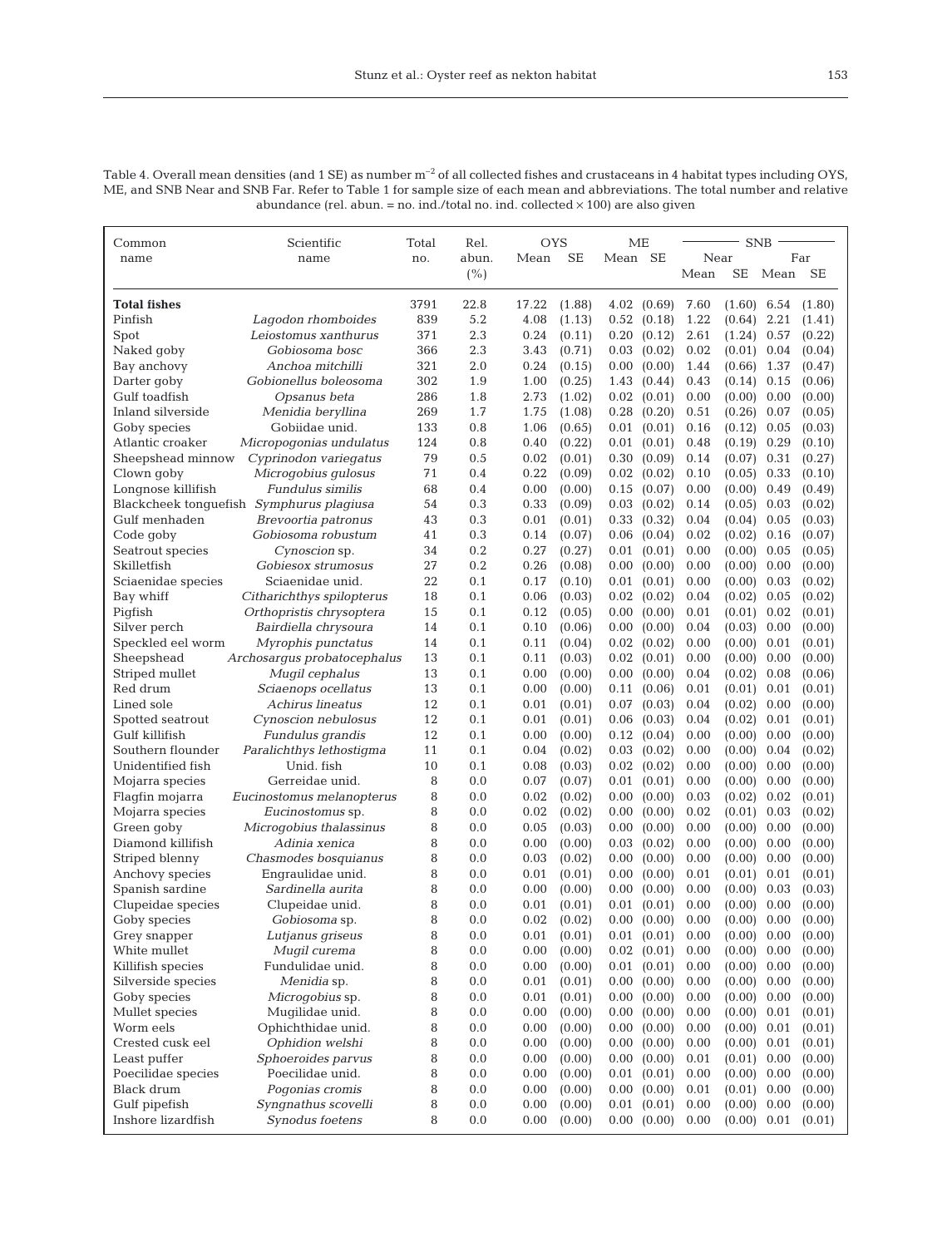154

Table 4 (continued)

| Common                                          | Scientific                   | Total          | Rel.  | <b>OYS</b> |           | МE              |      | <b>SNB</b> |      |           |
|-------------------------------------------------|------------------------------|----------------|-------|------------|-----------|-----------------|------|------------|------|-----------|
| name                                            | name                         | no.            | abun. | Mean       | <b>SE</b> | Mean SE         | Near |            |      | Far       |
|                                                 |                              |                | (% )  |            |           |                 | Mean | <b>SE</b>  | Mean | <b>SE</b> |
| <b>Total crustaceans</b>                        |                              | 12386          | 77.2  | 62.27      | (9.90)    | 55.03 (8.80)    | 5.05 | (0.84)     | 4.08 | (1.42)    |
| Grass shrimp species                            | Palaemonetes sp.             | 3597           | 22.4  | 13.76      | (2.14)    | 20.85 (4.94)    | 0.95 | (0.47)     | 0.59 | (0.30)    |
| Daggerblade grass shrimp Palaemonetes pugio     |                              | 1531           | 9.5   | 3.95       | (0.87)    | 10.40 (2.78)    | 0.35 | (0.18)     | 0.78 | (0.54)    |
| Green porcelain crab                            | Petrolisthes armatus         | 1418           | 8.8   | 13.09      | (4.29)    | 0.07<br>(0.04)  | 0.12 | (0.05)     | 0.35 | (0.22)    |
| Blue crab                                       | Callinectes sapidus          | 1194           | 7.4   | 3.13       | (0.49)    | 6.26<br>(1.91)  | 1.52 | (0.35)     | 1.03 | (0.26)    |
| Snapping shrimp                                 | Alpheus heterochaelis        | 1010           | 6.3   | 9.46       | (1.56)    | 0.08<br>(0.04)  | 0.08 | (0.05)     | 0.09 | (0.08)    |
| Brown shrimp                                    | Farfantepenaeus aztecus      | 960            | 6.0   | 2.30       | (0.68)    | (1.29)<br>6.15  | 0.83 | (0.17)     | 0.41 | (0.10)    |
| Depressed mud crab                              | Eurypanopeus depressus       | 530            | 3.3   | 5.10       | (1.02)    | 0.00<br>(0.00)  | 0.00 | (0.00)     | 0.00 | (0.00)    |
| Mud crabs                                       | Xanthidae unid.              | 528            | 3.3   | 4.95       | (0.90)    | 0.00<br>(0.00)  | 0.00 | (0.00)     | 0.12 | (0.11)    |
| Atlantic mud crab                               | Panopeus herbstii            | 321            | 2.0   | 2.85       | (0.68)    | 0.02<br>(0.01)  | 0.00 | (0.00)     | 0.21 | (0.18)    |
| Marsh grass shrimp                              | Palaemonetes vulgaris        | 284            | 1.8   | 1.32       | (0.53)    | 1.46<br>(0.79)  | 0.06 | (0.04)     | 0.01 | (0.01)    |
| White shrimp                                    | Litopenaeus setiferus        | 253            | 1.6   | 0.20       | (0.07)    | 2.04<br>(0.78)  | 0.33 | (0.22)     | 0.03 | (0.02)    |
| Pink shirmp                                     | Farfantepenaeus duorarum 181 |                | 1.1   | 0.38       | (0.10)    | 0.87<br>(0.19)  | 0.39 | (0.10)     | 0.16 | (0.05)    |
| Striped hermit crab                             | Clibanarius vittatus         | 145            | 0.9   | 0.15       | (0.06)    | 1.17<br>(0.40)  | 0.13 | (0.04)     | 0.03 | (0.02)    |
| Gulf Marsh fiddler crab                         | Uca longisignalis            | 81             | 0.5   | 0.00       | (0.00)    | (0.32)<br>0.84  | 0.00 | (0.00)     | 0.00 | (0.00)    |
| Brackish grass shrimp                           | Palaemonetes intermedius     | 74             | 0.5   | 0.13       | (0.09)    | (0.38)<br>0.62  | 0.00 | (0.00)     | 0.00 | (0.00)    |
| Portunidae species                              | Portunidae unid.             | 60             | 0.4   | 0.11       | (0.07)    | 0.51<br>(0.37)  | 0.00 | (0.00)     | 0.00 | (0.00)    |
| Callinectes species                             | Callinectes sp.              | 54             | 0.3   | 0.48       | (0.19)    | 0.00<br>(0.00)  | 0.03 | (0.02)     | 0.01 | (0.01)    |
| Stone crab                                      | Menippe mercenaria           | 48             | 0.3   | 0.46       | (0.10)    | 0.00<br>(0.00)  | 0.00 | (0.00)     | 0.00 | (0.00)    |
| Lesser blue crab                                | Callinectes similis          | 29             | 0.2   | 0.14       | (0.09)    | 0.00<br>(0.00)  | 0.07 | (0.03)     | 0.06 | (0.03)    |
| Ridgeback mud crab                              | Panopeus turgidus            | 24             | 0.1   | 0.03       | (0.02)    | 0.00<br>(0.00)  | 0.21 | (0.21)     | 0.00 | (0.00)    |
| Fiddler crab species                            | $Uca$ sp.                    | 15             | 0.1   | 0.04       | (0.03)    | (0.06)<br>0.11  | 0.00 | (0.00)     | 0.00 | (0.00)    |
| Xanthid mud crab                                | Rhithropanopeus harrisii     | 12             | 0.1   | 0.03       | (0.02)    | 0.02<br>(0.01)  | 0.00 | (0.00)     | 0.06 | (0.06)    |
|                                                 | Ambidexter symmetricus       | 5              | 0.0   | 0.05       | (0.03)    | 0.00<br>(0.00)  | 0.00 | (0.00)     | 0.00 | (0.00)    |
| Porcelain crab                                  | <i>Petrolisthes</i> sp.      | 5              | 0.0   | 0.05       | (0.05)    | (0.00)<br>0.00  | 0.00 | (0.00)     | 0.00 | (0.00)    |
| Marsh crab                                      | Sesarma reticulatum          | 5              | 0.0   | 0.00       | (0.00)    | 0.05<br>(0.03)  | 0.00 | (0.00)     | 0.00 | (0.00)    |
| Sargassum shrimp                                | Latreutes parvulus           | 4              | 0.0   | 0.01       | (0.01)    | 0.01<br>(0.01)  | 0.00 | (0.00)     | 0.02 | (0.02)    |
| Long-clawed hermit crab                         | Pagurus longicarpus          | 4              | 0.0   | 0.02       | (0.02)    | 0.01<br>(0.01)  | 0.00 | (0.00)     | 0.01 | (0.01)    |
| Diogenidae species                              | Diogenidae unid.             | $\overline{2}$ | 0.0   | 0.02       | (0.01)    | 0.00<br>(0.00)  | 0.00 | (0.00)     | 0.00 | (0.00)    |
| Pinnixia species                                | <i>Pinnixa</i> sp.           | $\overline{2}$ | 0.0   | 0.00       | (0.00)    | 0.00<br>(0.00)  | 0.00 | (0.00)     | 0.02 | (0.01)    |
| Aviu shrimp                                     | Acetes americanus            | 1              | 0.0   | 0.01       | (0.01)    | 0.00<br>(0.00)  | 0.00 | (0.00)     | 0.00 | (0.00)    |
| Decapod species                                 | Decapoda unid.               | $\mathbf{1}$   | 0.0   | 0.01       | (0.01)    | 0.00<br>(0.00)  | 0.00 | (0.00)     | 0.00 | (0.00)    |
| Combclaw shrimp                                 | Leptochela serratorbita      | 1              | 0.0   | 0.01       | (0.01)    | 0.00<br>(0.00)  | 0.00 | (0.00)     | 0.00 | (0.00)    |
| Spider crab                                     | Libinia dubia                | 1              | 0.0   | 0.01       | (0.01)    | 0.00<br>(0.00)  | 0.00 | (0.00)     | 0.00 | (0.00)    |
| Estuarine longeye shrimp Ogyrides alphaerostris |                              | $\mathbf{1}$   | 0.0   | 0.00       | (0.00)    | 0.00<br>(0.00)  | 0.00 | (0.00)     | 0.01 | (0.01)    |
| Banded porcelain crab                           | Petrolisthes galathinus      | 1              | 0.0   | 0.01       | (0.01)    | 0.00<br>(0.00)  | 0.00 | (0.00)     | 0.00 | (0.00)    |
| Porcelain crab species                          | Porcellanidae unid.          | $\mathbf{1}$   | 0.0   | 0.01       | (0.01)    | (0.00)<br>0.00  | 0.00 | (0.00)     | 0.00 | (0.00)    |
| Arrow shrimp                                    | Tozeuma carolinense          | 1              | 0.0   | 0.01       | (0.01)    | 0.00<br>(0.00)  | 0.00 | (0.00)     | 0.00 | (0.00)    |
| Mud crab species                                | Upogebia sp.                 | 1              | 0.0   | 0.01       | (0.01)    | 0.00<br>(0.00)  | 0.00 | (0.00)     | 0.00 | (0.00)    |
| Grass shrimp species                            | Palaemonidae unid.           | 1              | 0.0   | 0.00       | (0.00)    | $0.01$ $(0.01)$ | 0.00 | (0.00)     | 0.00 | (0.00)    |

peak recruitment (Fig. 3). Red drum occurred only in ME and SNB, and we did not find significant density differences ( $p = 0.486$ ). Pinfish were most abundant on OYS, brown shrimp and white shrimp were highest in ME, and blue crab were most abundant in ME and OYS (Fig. 3a). Biomass patterns for these species were similar, except red drum and white shrimp biomass were not different among habitats ( $p = 0.054$ and 0.119, respectively; Fig. 3b). Pinfish and blue crab exhibited significantly different sizes among habitats. Blue crabs were largest on OYS and ME and smallest over SNB. Brown shrimp and white shrimp were similar in size  $(p = 0.017$  and 0.191, respectively; no difference was found with Tukey's post hoc test for brown shrimp) among all habitats

and red drum did not occur on OYS and their size did not differ between ME and SNB (p = 0.691; Fig. 3c).

### **Species richness**

OYS habitat supported very high species richness in all seasons. The mean number of species in samples was significantly greater in OYS during spring (p < 0.001), summer ( $p < 0.001$ ), and fall ( $p < 0.001$ ) than in either ME or SNB Near and SNB Far (Fig. 4). Overall, species richness was much lower during winter, and OYS had similar richness to SNB Far; both of these habitat types had significantly higher species richness than ME and SNB Near (Fig. 4).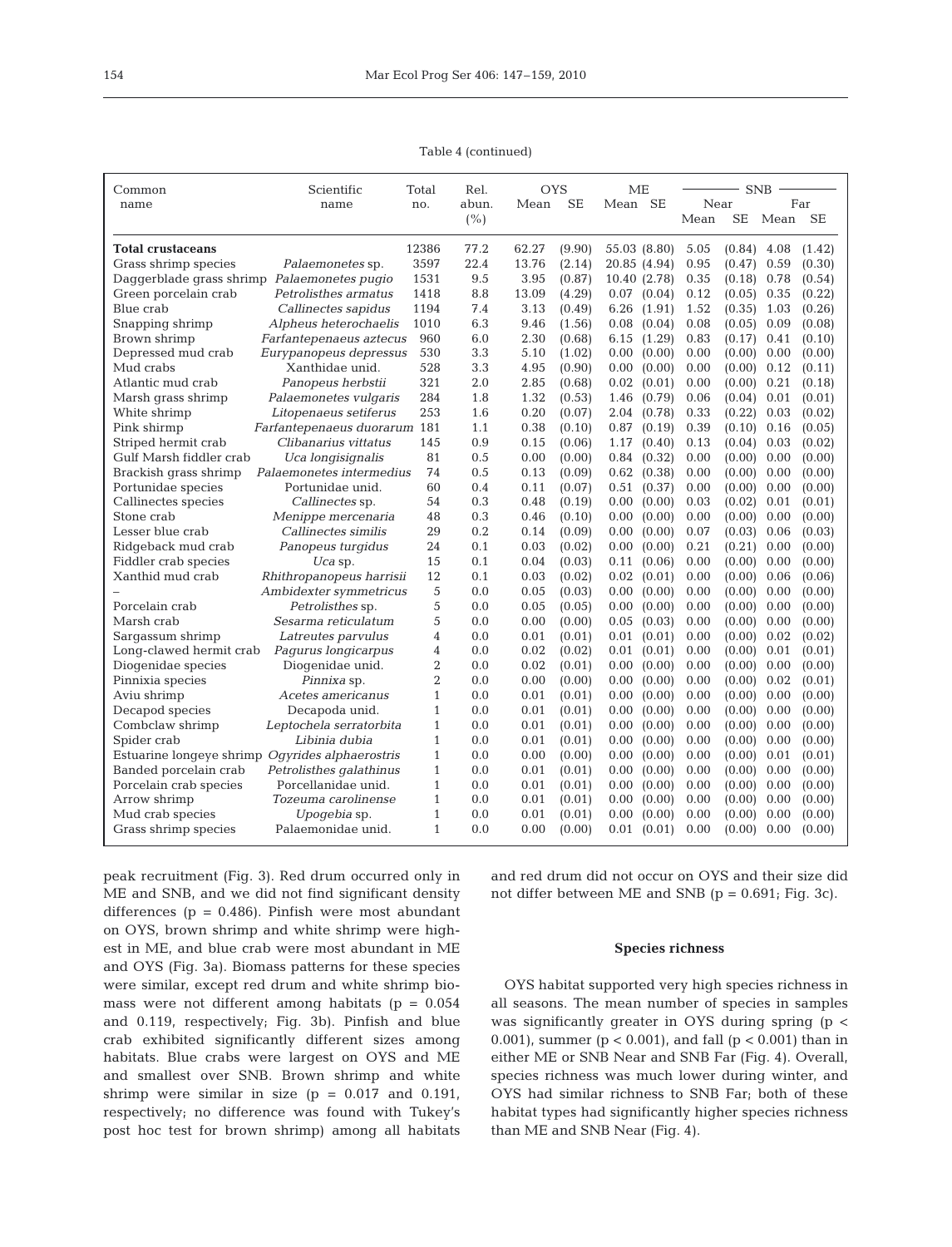

Fig. 2. Overall mean seasonal densities of (a) fish and (b) decapod crustaceans for each habitat, and mean seasonal biomass of (c) fish and (d) decapod crustaceans for each habitat. Refer to Table 1 for sample size of each density and biomass mean. Error bars indicate SE. OYS: oyster reef, SNB: shallow nonvegetated bottom

## **DISCUSSION**

Our objective in the present study was to assess the relative value of OYS for estuarine nekton as compared to ME and SNB. Gear selectivity, bias, and efficiency have been central issues in attempts to sample nekton over OYS habitat (see Zimmerman et al. 1989, Wenner et al.1996, Minello 1999, Peterson et al. 2003, Coen et al. 2007), primarily due to the complex nature of the reef structure. We used a drop sampler to estimate nekton densities on isolated OYS plots, and our recovery trials showed that nekton could be efficiently collected from drop samples enclosing these highrelief, live OYS plots. Across all seasons, OYS supported a higher abundance and biomass of most nekton and greater species richness than ME and SNB. Thus, these data underscore the value of OYS and nekton habitat in estuarine ecosystems.

We found statistically significant differences in temperature, depth, and salinity among habitat types, but these differences were typically small, seasonally consistent, and unlikely to be biologically significant. The habitat types were located in close proximity facilitating potential movement among areas. However, several investigators have shown behavioral nekton responses to a variety of environmental variables (Wannamaker & Rice 2000, McNatt & Rice 2004), and the response of nekton to changes in these environmental variables warrants further examination.

Overall, OYS had a higher abundance of fishes than ME or SNB, and this pattern was relatively consistent among species. Some exceptions to the pattern included spot and bay anchovy, which had highest densities over SNB. Red drum *Sciaenops ocellatus* occurred at relatively low abundance and were found in only ME and SNB. The highest densities of crustaceans were on structured habitats (OYS and ME), but differences between these 2 habitats were speciesspecific. Benthic species such as green porcelain crab, depressed mud crab, Atlantic mud crab, mud crab (Xanthidae), and snapping shrimp generally had significantly higher densities in OYS than in ME habitat. In contrast, nektonic crustaceans such as brown shrimp, white shrimp, grass shrimp, and blue crabs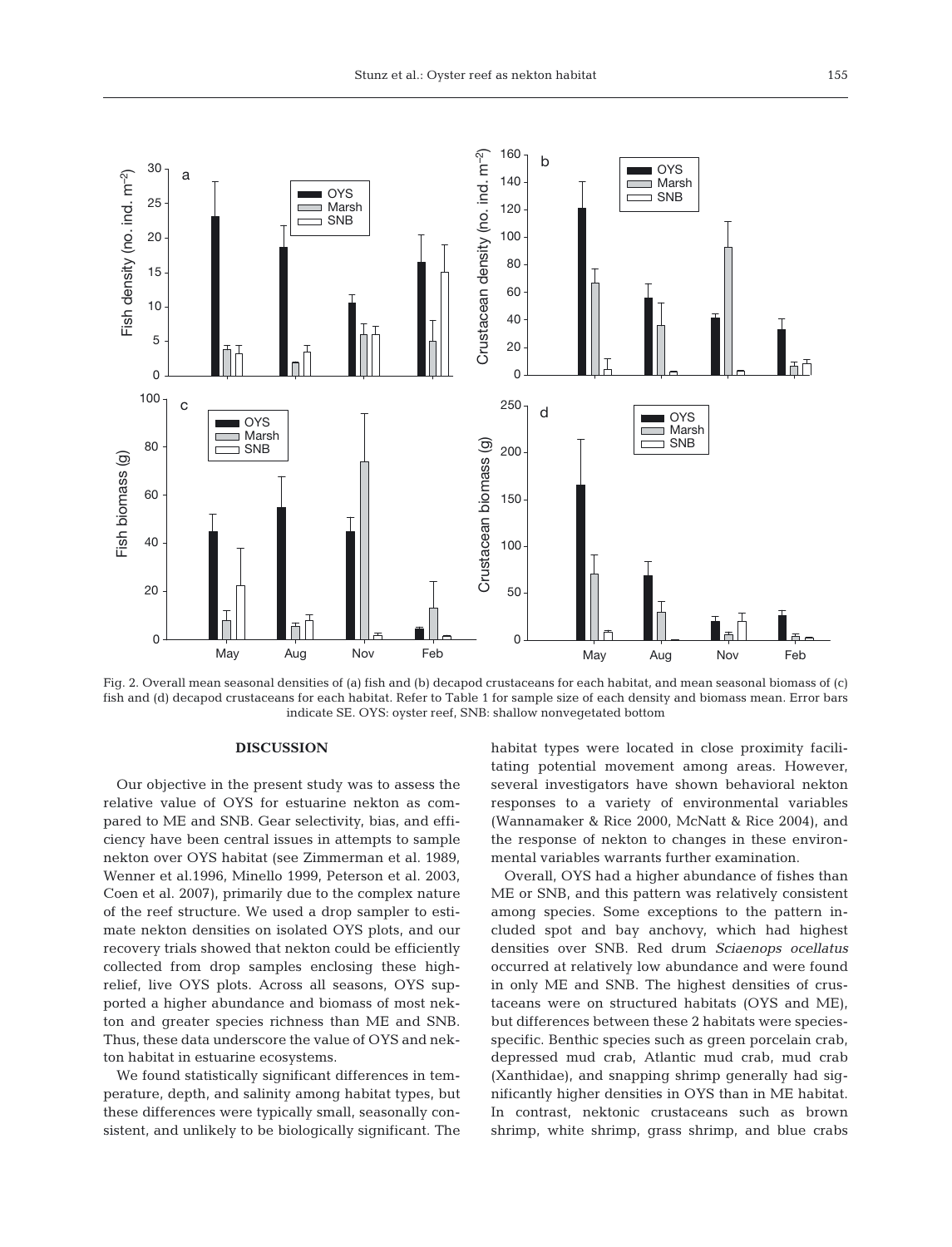

Fig. 3. Mean densities of selected fishes and crustaceans collected in OYS, ME, and SNB during their peak recruitment season (see Fig. 1, Table 1 for site descriptions). SNB Near and SNB Far were combined into SNB for analysis. Separate 1-way ANOVAs with season block were used to determine (a) density, (b) biomass, and (c) length differences among habitats for each species. Habitats for each species that share a common letter above the bar are not statistically different. Error bars indicate SE. Mean density and biomass were calculated for red drum from November 2000; pinfish from May 2000 and February 2001; blue crab from all sampling dates; brown shrimp from May, August, and November 2000; and white shrimp from August and November 2000. Refer to Table 1 for sample size of each density and biomass mean. Mean length sample size (n) for each species is as follows: red drum, oyster =  $0$ , marsh =  $3$ ,  $SNB = 2$ ; pinfish,  $OYS = 20$ , marsh = 12,  $SNB = 20$ ; blue crab,  $OYS = 35$ , marsh = 29, SNB = 49; brown shrimp,  $OYS = 22$ , marsh =  $29$ , SNB =  $33$ ; white shrimp, OYS =  $8$ , marsh =  $13$ ,  $SNB = 8$ . \*\*p < 0.01, \*\*\*p < 0.001



Fig. 4. Mean species richness among habitats seasonally. Refer to Table 1 for site descriptions and habitat sample sizes (n) for each date. Separate 1-way ANOVAs were used to determine species richness differences among habitats for each date. Habitats for each date that share a common letter above the bar are similar. Error bars indicate SE.  $*p < 0.05$ ,  $***p < 0.001$ 

had highest mean densities in ME, although differences between ME and OYS were not always significant. Patterns observed for biomass were very similar to those for density.

Many decapod crustaceans and fishes are known to use the marsh surface when the emergent vegetation is flooded and accessible to nekton (Kneib 1984, Baltz et al. 1993, Minello 1999). The high nekton densities we observed for many species in structured habitats such as OYS and ME indicate that value may be comparable for these habitats, but SNB may be more important for certain species. Our comparison of SNB Near and SNB Far was designed to examine this question. Bay anchovy *Anchoa mitchilli* was one of the most abundant species over nonvegetated bottom, but this species showed an inconsistent pattern of abundance between the 2 SNB habitat types. In spring, densities were highest in SNB Near, and in summer they were highest in SNB Far. Brown shrimp in spring and blue crab in summer also were more abundant in SNB Near than SNB Far; but the spatial resolution of our habitat categories may have reduced our ability to detect such associations, because Minello et al. (2003) showed that brown shrimp, white shrimp, and blue crab densities on SNB were highest within a few meters of the ME. Moreover, edge effects or habitat heterogeneity of structured habitat types at larger spatial scales may have influenced species abundance. Other studies have shown that spatial synergy and proximity of habitat types within the estuary can influence distribution patterns (Robblee & Zieman 1984, Rozas & Odum 1987, Rozas & Minello 2006, Gain 2009). Irlandi & Crawford (1997) showed that pinfish were over  $2\times$  as abundant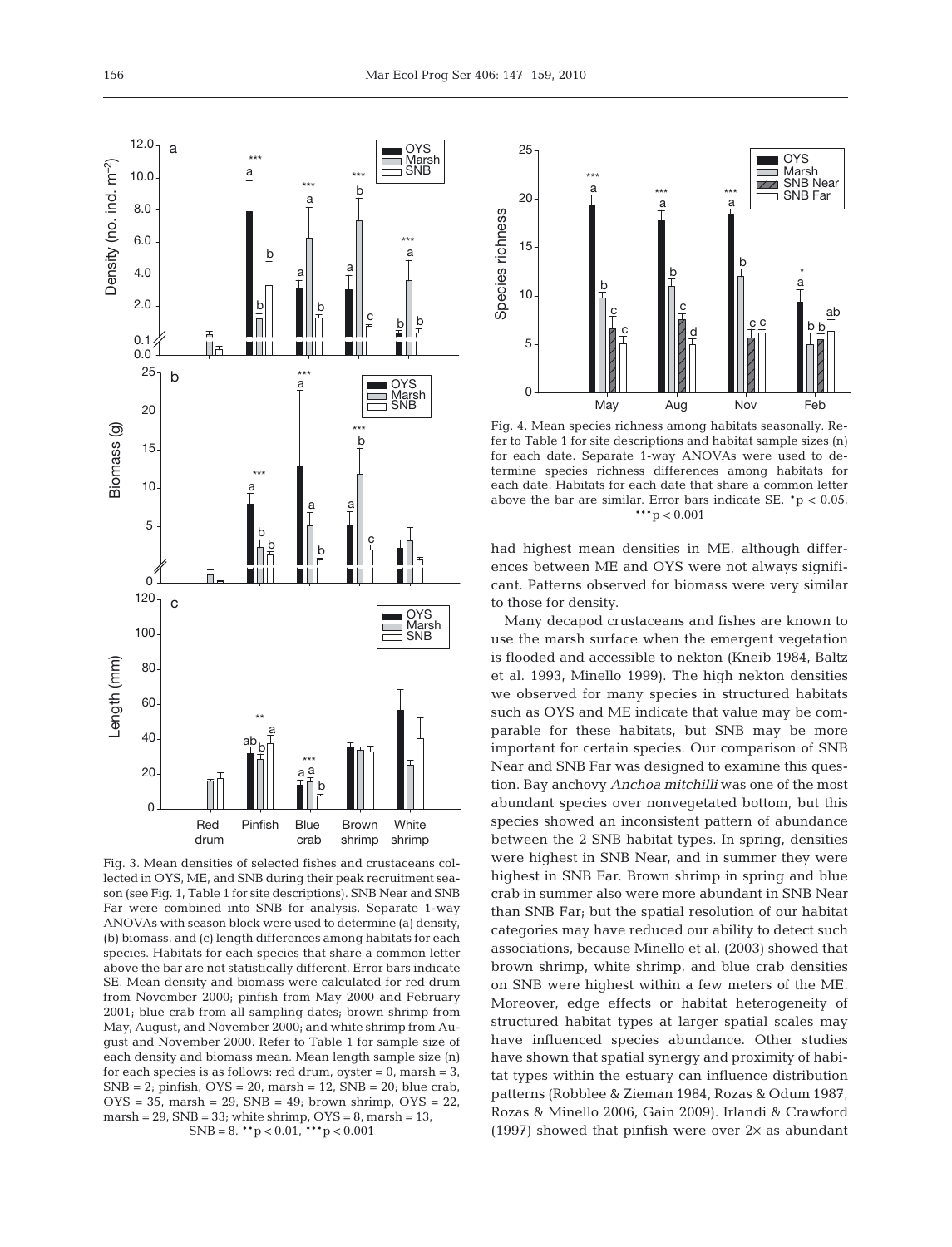within seagrass beds near marsh than in seagrass beds adjacent to SNB, and Rozas & Minello (2006) found Harris mud crab *Rhithropanopeus harrisii*, rainwater killifish *Lucania parva*, and speckled worm eel *Myrophis punctatus* more abundant in submerged aquatic vegetation (SAV) near ME. Gain (2009) found higher abundance of decapod crustacean on OYS that was adjacent to SAV. These data suggest certain ecological advantages of being associated with habitats that are nearby vegetated shorelines.

A relationship of mean size and habitat use may reflect differences in recruitment, growth, or mortality or ontogenetic shifts in habitat selection (Sogard 1997, Stunz et al. 2002b, Rozas & Minello 2006). Differences in mean size among habitats were not readily apparent for most species examined. However, blue crab size was significantly different among habitat types, with the largest crabs found in OYS and ME. These habitats also supported the highest densities of blue crab. These data suggest either a growth difference among habitat types or potential ontogenetic habitat selection shifts. Shervette & Gelwick 2008 found elevated growth rates for white shrimp in oyster habitat over ME and SNB, and enhanced growth in ME habitat over SNB has been demonstrated for a few nekton species (Stunz et al. 2002b, Minello et al. 2003). Because of the proximity of the habitats at our study site and the mobility of blue crabs, the size difference we observed among habitats may simply be due to size-related habitat selection.

Species richness in OYS habitat was significantly higher than in other habitats during all seasons. Species richness was relatively low during winter when many species migrate out of the estuary. Harding & Mann (1999) also showed more resident and transient species in OYS than over SNB, and Lenihan et al. (2001) reported species richness to be 2 to 3× higher on OYS than adjacent SNB. Moreover, many of the organisms using OYS do not occur on adjacent habitat types (Coen et al. 1999). In Galveston Bay, OYS provides some of the only subtidal structured habitat, and thus this availability may explain the richness patterns (Eggleston et al. 1998). Detailed analyses of community structure were well beyond the scope of this manuscript. However, further studies are warranted assessing the different assemblages using these habitat types, and our data clearly point to differences in the nekton and decapod crustacean community structure on OYS.

Given the complex nature of the reef structure, gear selectivity, bias, and efficiency are unavoidable, and may have affected this study and previous attempts to sample nekton over OYS habitat (Zimmerman et al. 1989, Wenner et al. 1996, Minello 1999, Peterson et al. 2003, Coen et al. 2007). To address any efficiency biases, we examined recovery rates from our oyster drop sampler to assess gear constraints. We were able to capture an average of 96% (and routinely 100%) of our marked animals over OYS, demonstrating the efficiency and effectiveness of our gear. Previous studies in ME, SAV, and SNB have shown similar recovery rates (see Rozas & Minello 1997 for review); thus, this gear appears to be an appropriate sampling device for shallow estuarine habitat types including OYS, when a seal can be made with the sediment and the sampler completely drained. However, the drop sampler is generally limited to depth <1 m, and the coverage area sampled is relatively small (1 to 2.6  $m<sup>2</sup>$ ). For open-water deep reefs, very mobile nekton, and those species that occur at very low densities, alternative gear types should be considered. In addition, to allow for the drop sampler to seal over mud bottom, the reef plots were slightly smaller than the diameter of the enclosure. Since OYS did not completely cover the plot, we may have potentially underestimated abundances. This design also creates a smaller, somewhat isolated plot with a high edge-perimeter ratio compared to a 'natural' oyster bed with a large interior. The high edge-perimeter ratio may artificially elevate abundance for small animals, but, conversely, the reduced plot size may restrict use by larger more mobile nekton. However, despite these limitations, we suggest the advantage of this method outweighs the potential biases, and the gear is effective for sampling OYS and other estuarine habitat types under many circumstances.

Several studies have described the habitat value of OYS and documented high abundance of estuarine nekton associated with this habitat (see review by Coen et al. 1999, and Coen et al. 2007). However, ours is one of the few studies to make direct comparisons among OYS and other habitat types. Although our use of manipulated oyster plots may have affected our results, these plots were within or adjacent to natural intertidal oyster beds, and they were composed of relatively high-relief live oysters. We believe that our estimates of nekton use are conservative, and that undisturbed portions of the reef would harbor at least these numbers of fishes and crustaceans. Peterson et al. (2003) concluded that OYS enhanced fish production over nearby nonvegetated areas, and several studies have shown elevated nekton abundance over oyster shell accumulations (Szedlmayer & Howe 1997, Steimle & Zetlin 2000, Lehnert & Allen 2002, Shervette & Gelwick 2008). Several laboratory studies have documented that fish preferentially select for OYS (Posey et al. 1999, Stunz et al. 2001), and nekton may incur lower mortality in this structured habitat (Stunz et al. 2002a, Grabowski 2004) compared with other estuarine habitat types. Additionally, reefs can provide a food source for nekton (Harding & Mann 2001, Grabowski 2004), leading to increased growth (Shervette & Gelwick 2008) and subsequent survivorship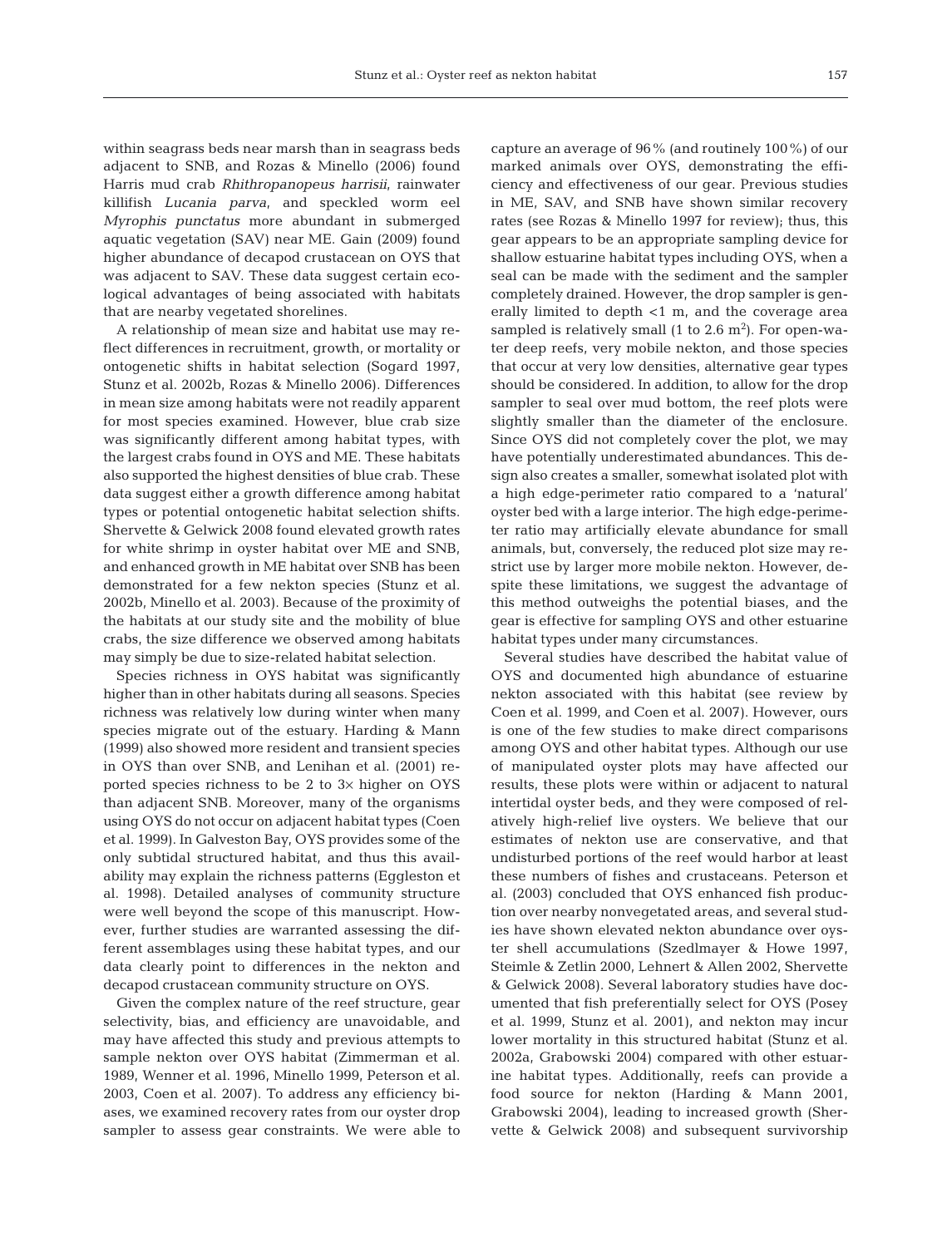relationships should be further investigated. Overall, given the density patterns observed, large areal coverage of OYS in many estuaries and the evidence for these functional processes, all suggest that OYS may function as an important nursery area and essential fish habitat (Beck et al. 2001).

*Acknowledgements.* This research was conducted through the NOAA Fisheries Service Southeast Fisheries Science Center by personnel from the Fishery Ecology Branch (FEB) located at the Galveston Laboratory and the Harte Research Institute (HRI) for Gulf of Mexico Studies at Texas A&M University-Corpus Christi. The assistance of everyone in the FEB and HRI was essential for the successful completion of this project. In particular, we thank Jim Ditty, Jennifer Doerr, Shawn Hillen, Kirk Kilfoyle, Juan Salas, Suraida Nanez-James, Mike Lowe, Janelle Case, Harley Clinton, Jamie Eckles, Katherine Hess, Kelly Finn, Larry Perez, and Torrie Macbeth for logistical support, field collections, and laboratory sorting. Special thanks to Megan Reese Robillard and John Froeschke for critical evaluation of the manuscript and consultation on statistical analyses and Jason Williams for help creating Fig. 1. We acknowledge the NOAA Restoration Center, Southeast Fisheries Science Center, and the Texas Research Development Fund for funding this research project. The findings and conclusions in this paper are those of the authors and do not necessarily represent the views of the NOAA Fisheries Service. Finally, we would like to acknowledge 4 anonymous reviewers who provided insightful comments and suggestions that greatly improved this manuscript.

#### LITERATURE CITED

- ► Baltz DM, Rakocinski C, Fleeger JW (1993) Microhabitat use by marsh-edge fishes in a Louisiana estuary. Environ Biol Fish 36:109–126
- ► Beck MW, Heck KL, Able KW, Childers DL and others (2001) The identification, conservation, and management of estuarine and marine nurseries for fish and invertebrates. Bioscience 51:633–641
- ▶ Blackmon DC, Eggleston DB (2001) Factors influencing planktonic, post-settlement dispersal of early juvenile blue crabs (*Callinectes sapidus* Rathbun). J Exp Mar Biol Ecol 257:183–203
- ► Boesch DF, Turner RE (1984) Dependence of fishery species on salt marshes: the role of food and refuge. Estuaries 7: 460–468
- ▶ Breitburg DL, Rose KA, Cowan JH (1999) Linking water quality to larval survival: predation mortality of fish larvae in an oxygen-stratified water column. Mar Ecol Prog Ser 178: 39–54
	- Coen L, Grizzle R (2007) The importance of habitat created by molluscan shellfish to managed species along the Atlantic Coast of the United States. In: Thomas J, Nygard J (eds) Atlantic States Marine Fisheries Commission. Habitat Manag Ser 8:1–108
	- Coen LD, Luckenbach MW, Breitburg DL (1999) The role of oyster reefs as essential fish habitat: a review of current knowledge and some new perspectives. Am Fish Soc Symp 22:438–454
- ► Coen LD, Brumbaugh RD, Bushek D, Grizzle R and others (2007) Ecosystem services related to oyster restoration. Mar Ecol Prog Ser 341:303–307
- (Sogard 1997, Stunz et al. 2002b), and these functional Day RW, Quinn GP (1989) Comparisons of treatments after an ➤ analysis of variance in ecology. Ecol Monogr 59:433–463
	- Day JW, Hall CAS, Kemp WM, Yanez-Arancibia A (1989) Estuarine ecology, Vol 1. John Wiley & Sons, New York, NY
	- ► Eggleston DB, Etherington LL, Elis WE (1998) Organism response to habitat patchiness: species and habitatdependent recruitment of decapod crustaceans. J Exp Mar Biol Ecol 223:111–132
		- Gain I (2009) Oysters as nekton habitat in estuarine ecosystems. MS thesis, Texas A&M University–Corpus Christi, Corpus Christi, TX
	- Glancy TP, Frazer TK, Cichra CE, Lindberg WJ (2003) Com-➤ parative patterns of occupancy by decapod crustaceans in seagrass, oyster, and marsh-edge habitats in a northeast Gulf of Mexico estuary. Estuaries 26:1291–1301
	- ► Grabowski JH (2004) Habitat complexity disrupts predator prey interactions but not the trophic cascade on oyster reefs. Ecology 85:995–1004
		- Grabowski JH, Hughes AR, Kimbro DL, Dolan MA (2005) How habitat setting influences restored oyster reef communities. Ecology 86:1926–1935
	- ► Grabowski JH, Hughes AR, Kimbro DL, Dolan MA (2008) Habitat complexity influences cascading effects of multiple predators. Ecology 89:3413–3422
		- Harding JM, Mann R (1999) Fish species richness in relation to restored oyster reefs, Piankatank River, Virginia. Bull Mar Sci 65:289–299
		- Harding JM, Mann R (2001) Oyster reefs as fish habitat: opportunistic use of restored reefs by transient fishes. J Shellfish Res 20:951–959
	- $\blacktriangleright$  Heck KL Jr, Thoman TA (1981) Experiments on predatorprey interactions in vegetated aquatic habitats. J Exp Mar Biol Ecol 53:125–134
	- ► Holt SA, Kitting CL, Arnold CR (1983) Distribution of young red drum among different sea-grass meadows. Trans Am Fish Soc 112:267–271
	- ► Irlandi EA, Crawford MK (1997) Habitat linkages: the effect of intertidal saltmarshes and adjacent subtidal habitats on abundance, movement, and growth of an estuarine fish. Oecologia 110:222–230
	- ► Kneib RT (1984) Patterns of invertebrate distribution and abundance in the intertidal salt-marsh — causes and questions. Estuaries 7:392–412
	- ► Lehnert RL, Allen DM (2002) Nekton use of subtidal oyster shell habitat in a southeastern U.S. estuary. Estuaries 25: 1015–1024
		- Lenihan HS, Grabowski JH, Thayer GW (1998) Recruitment to and utilization of oyster reef habitat by commercially and recreationally valuable crabs and fishes: an experiment with economic analysis. Final Report No. 1–97, National Marine Fisheries Service, Beaufort, NC
	- ► Lenihan HS, Peterson CH, Byers JE, Grabowski JH, Thayer GW, Colby DR (2001) Cascading of habitat degradation: oyster reefs invaded by refugee fishes escaping stress. Ecol Appl 11:764–782
	- ► Levin P, Petrik R, Malone J (1997) Interactive effects of habitat selection, food supply and predation on recruitment of an estuarine fish. Oecologia 112:55–63
		- Mann R, Harding JM (1997) Trophic studies on constructed 'restored' oyster reefs. Report No. Grant/Contract No. CB993267–02–1, Chesapeake Bay Program Office, Annapolis, MD
		- Mann R, Harding JM (1998) Continuing trophic studies on constructed 'restored' oyster reefs. Report No. Grant/Contract No. CB993267–03, Chesapeake Bay Program Office, Annapolis, MD